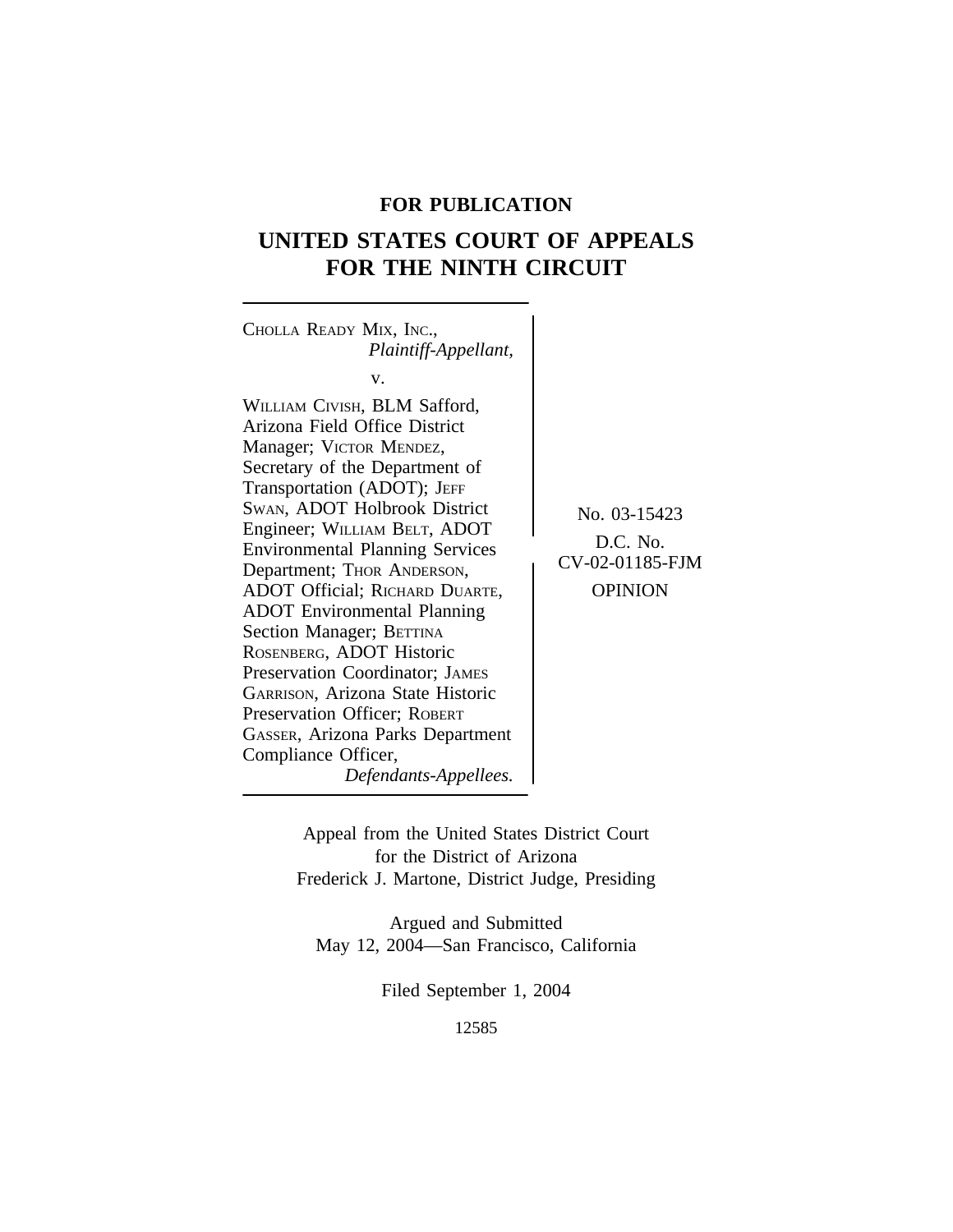Before: Betty B. Fletcher, Stephen S. Trott, and Raymond C. Fisher, Circuit Judges.

Opinion by Judge Betty B. Fletcher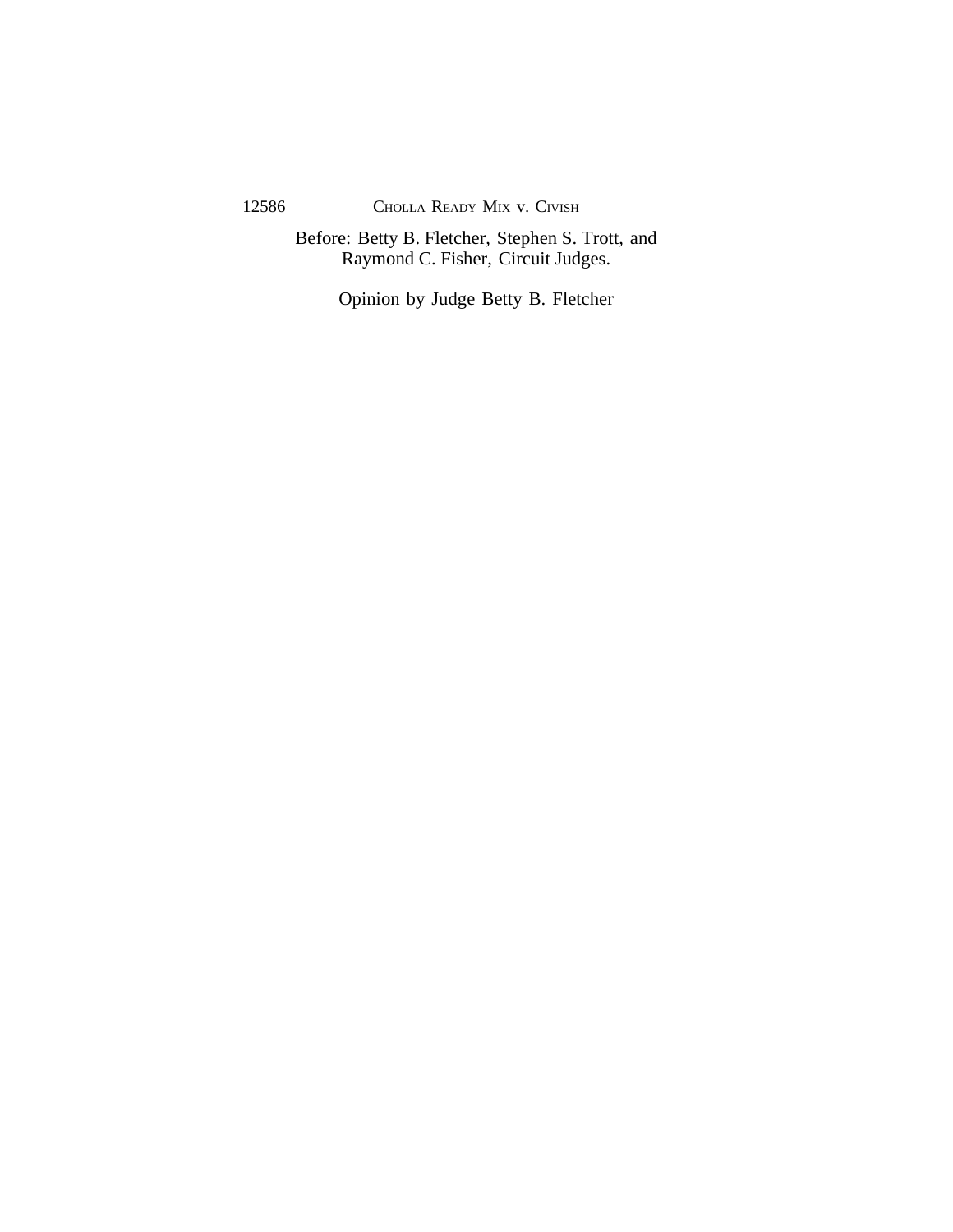## **COUNSEL**

William Perry Pendley, Christopher T. Masey, Mountain States Legal Foundation, Lakewood, Colorado, for the plaintiff-appellant.

James N. Smith, Jr., Joe Acosta, Jr., Assistant Attorneys General, Phoenix, Arizona, for the defendants-appellees.

## **OPINION**

#### B. FLETCHER, Circuit Judge:

Cholla Ready Mix, Inc. ("Cholla") appeals the district court's dismissal of its complaint alleging that Arizona state officials' policy against using materials mined from Woodruff Butte in state construction projects violates its rights under the Establishment Clause, 42 U.S.C. §§ 1981, 1983, and 2000d, and the Arizona Constitution. We have jurisdiction under 28 U.S.C. § 1291, and we affirm.

# **I. BACKGROUND**

Dale McKinnon, who is Cholla's sole shareholder, and his family own a portion of Woodruff Butte.<sup>1</sup> In 1990, the Mc-Kinnon family leased part of Woodruff Butte and began mining it for aggregate materials used primarily for road construction. Shortly after mining operations began, the Hopi Tribe, Zuni Pueblo, and Navajo Nation (collectively, "the Tribes") passed resolutions against the mining because of Woodruff Butte's religious, cultural, and historical significance to these groups. In June 1991, the Arizona Department of Transportation (ADOT) granted a commercial source num-

**<sup>1</sup>**The background is drawn primarily from the complaint, because the court considers the facts alleged therein to be true for the purposes of reviewing a dismissal pursuant to Fed. R. Civ. P. 12(b)(6).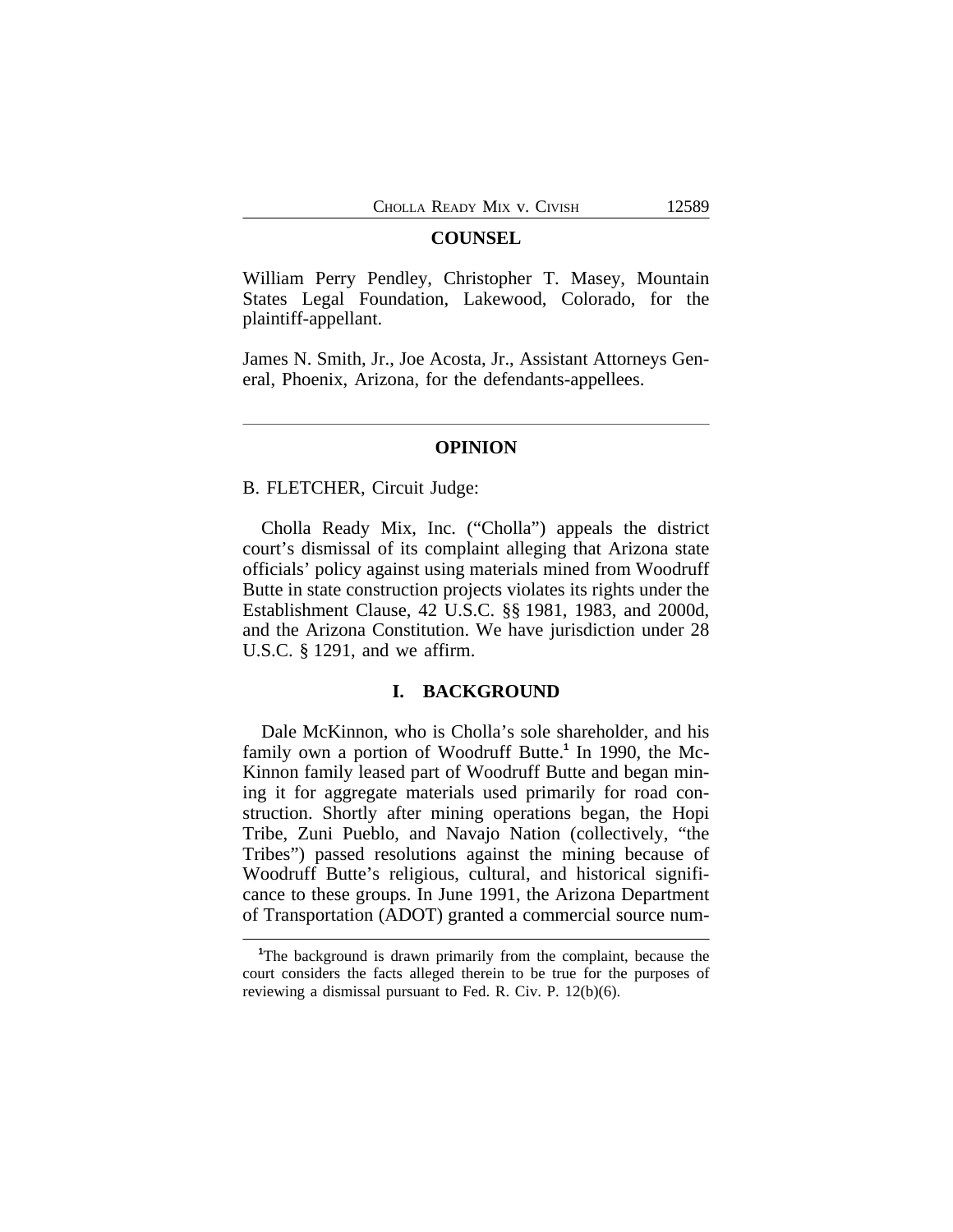ber allowing materials mined from the Butte to be used in state highway construction projects. In September 1991, the McKinnons bought the mined portion of Woodruff Butte.

The mining of Woodruff Butte led to a variety of disputes and litigation involving the Tribes, Cholla, construction contractors, and various Arizona and federal officials and agencies. In response, ADOT adopted strategies to discourage the use of materials from Woodruff Butte in state construction projects. In 1999, ADOT promulgated new commercial source regulations, which require each applicant for a commercial source number to submit an environmental assessment (EA) that considers, *inter alia*, adverse effects on places eligible for listing on the National Register of Historic Places (NRHP). Woodruff Butte was declared eligible for listing on the NRHP in or around 1990. On June 26, 2000, ADOT denied Cholla's application for a new commercial source number because of the projected adverse effects on historic property on Woodruff Butte. Without a commercial source number, Cholla cannot provide aggregate materials for state highway construction projects, but Cholla remains free to sell its materials in the private market.

On June 25, 2002, Cholla filed suit in district court against various government<sup>2</sup> officials alleging that the policy against using materials from the Butte in state construction projects violates Cholla's rights under the Establishment Clause, federal civil rights laws, and the Arizona Constitution. The district court granted Cholla's motion for leave to file an amended complaint, but then granted the state defendants' motion to dismiss. After the district court denied Cholla's motion for reconsideration and granted its request for certification of final judgment against the state defendants, Cholla timely filed a notice of appeal to this court.

<sup>&</sup>lt;sup>2</sup>Cholla sued state and federal officials, but the federal defendants were dismissed by the parties' joint stipulation, and the state officials are the only remaining defendants in the case.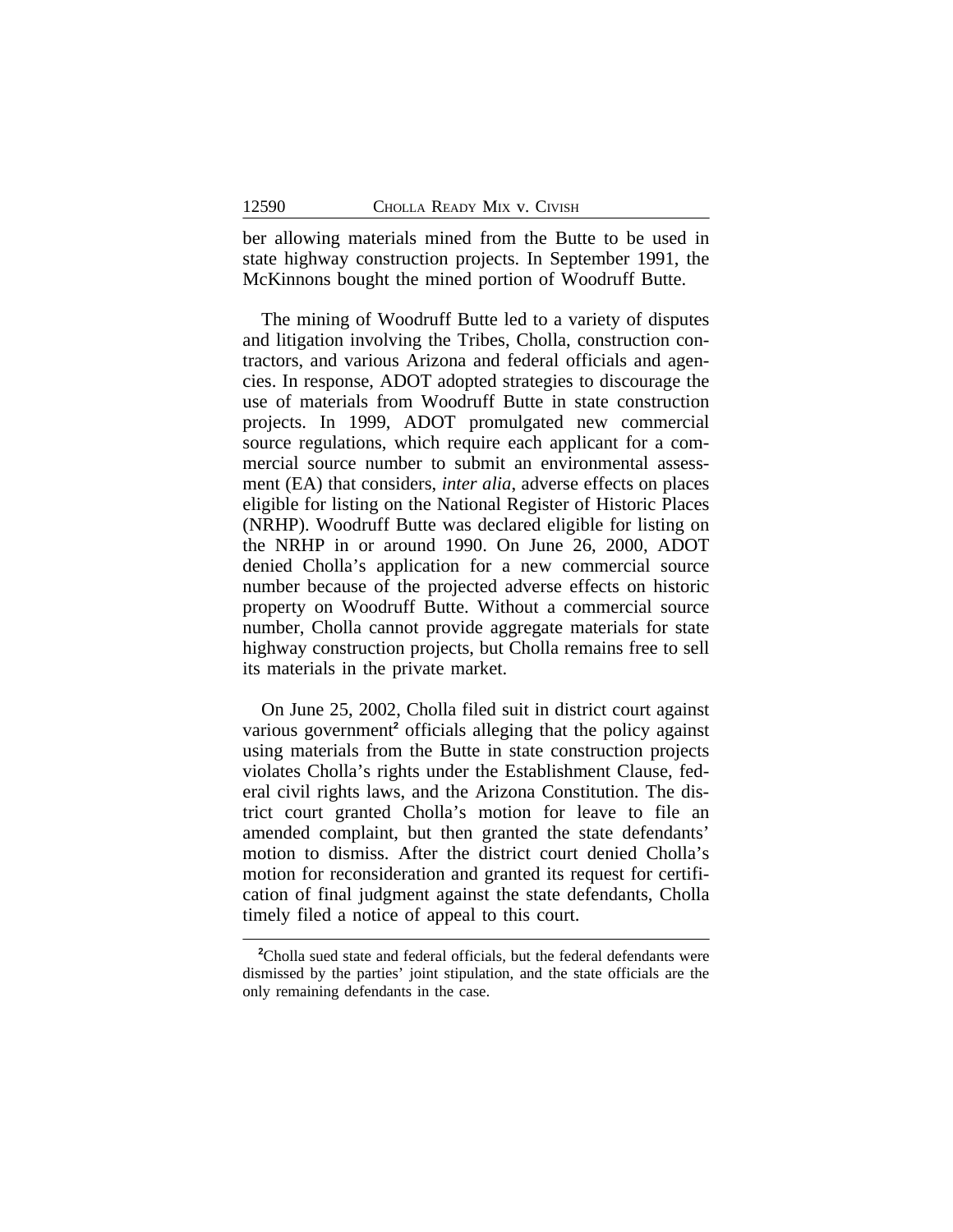## **II. STANDARD OF REVIEW**

The court reviews de novo dismissals on the basis of Eleventh Amendment immunity. *Lovell v. Chandler*, 303 F.3d 1039, 1050 (9th Cir. 2002). We also review de novo dismissals on the basis of a statute of limitations. *Mann v. Am. Airlines*, 324 F.3d 1088, 1090 (9th Cir. 2003). Likewise, we review de novo dismissals for failure to state a claim under Fed. R. Civ. P. 12(b)(6), accepting all facts alleged in the complaint as true and construing them in the light most favorable to the plaintiff. *Karam v. City of Burbank*, 352 F.3d 1188, 1192 (9th Cir. 2003). "However, the court is not required to accept legal conclusions cast in the form of factual allegations if those conclusions cannot reasonably be drawn from the facts alleged." *Clegg v. Cult Awareness Network*, 18 F.3d 752, 754-55 (9th Cir. 1994). "Nor is the court required to accept as true allegations that are merely conclusory, unwarranted deductions of fact, or unreasonable inferences." *Sprewell v. Golden State Warriors*, 266 F.3d 979, 988 (9th Cir. 2001).

## **III. DISCUSSION**

#### A. *Eleventh Amendment Immunity*

Cholla appeals the district court's holdings that the Eleventh Amendment bars its state law claims and its claim for damages under Title VI, 42 U.S.C. § 2000d.**<sup>3</sup>**

# *1. Damages under Title VI*

**[1]** Congress abrogated state immunity from damages under Title VI. *See* 42 U.S.C. § 2000d-7(a); *Alexander v. Sandoval*, 532 U.S. 275, 280 (2001); *Miranda B. v. Kitzhaber*, 328 F.3d 1181, 1188-89 (9th Cir. 2003). Although we affirm

**<sup>3</sup>**Cholla has waived any challenge to the district court's holding that the Eleventh Amendment bars its request for damages under § 1981.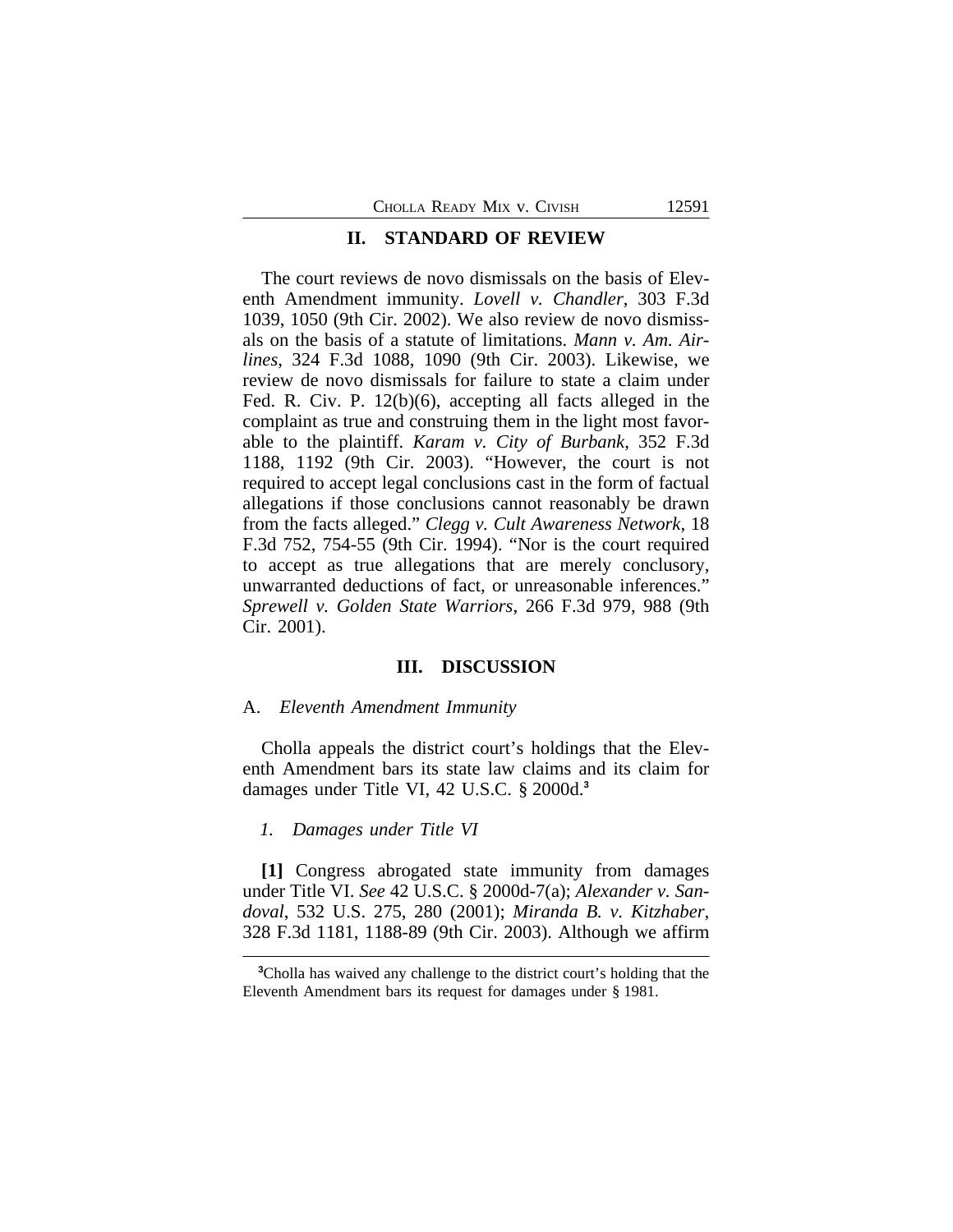on other grounds, we conclude that the district court erred by holding that the Eleventh Amendment bars Cholla's claims for damages under § 2000d.

## *2. State Law Claims*

**[2]** As the district court held, all of Cholla's state law claims are barred by the Eleventh Amendment, which precludes the adjudication of pendent state law claims against nonconsenting state defendants in federal courts. *See Pennhurst State Sch. & Hosp. v. Halderman*, 465 U.S. 89, 106 (1984); *Raygor v. Regents of Univ. of Minn.*, 534 U.S. 533, 540-541 (2002); *Ashker v. Cal. Dep't of Corr.*, 112 F.3d 392, 394 (9th Cir. 1997).**<sup>4</sup>**

Cholla's reliance on *Piatt v. MacDougall*, 773 F.2d 1032 (9th Cir. 1985) to revive its state law claims as a substantive part of its § 1983 claim is misplaced. *Piatt* held that where a state statute provides prisoners a right to compensation for their work, they can bring a § 1983 claim alleging that the state revoked their right to pay without due process. *Id.* at 1035-37. *Piatt* recognizes that, because a due process claim necessarily fails if the plaintiff has no property interest in the relevant property, a federal due process claim may succeed or fail depending on whether the § 1983 plaintiff has a cognizable property interest under state law. *Id.* at 1035. However, *Piatt* does not permit plaintiffs to sue in federal court under § 1983 solely for violations of state law. Thus, *Piatt* is of no help to Cholla.

## B. *Statutes of Limitations*

**[3]** The statutes providing Cholla's federal causes of action,

**<sup>4</sup>**We have recognized an exception to *Pennhurst* where the state official is sued in a personal capacity. *See, e.g.*, *Ashker*, 112 F.3d at 394-95. All defendants in this case were sued in their official capacities, so this exception does not apply.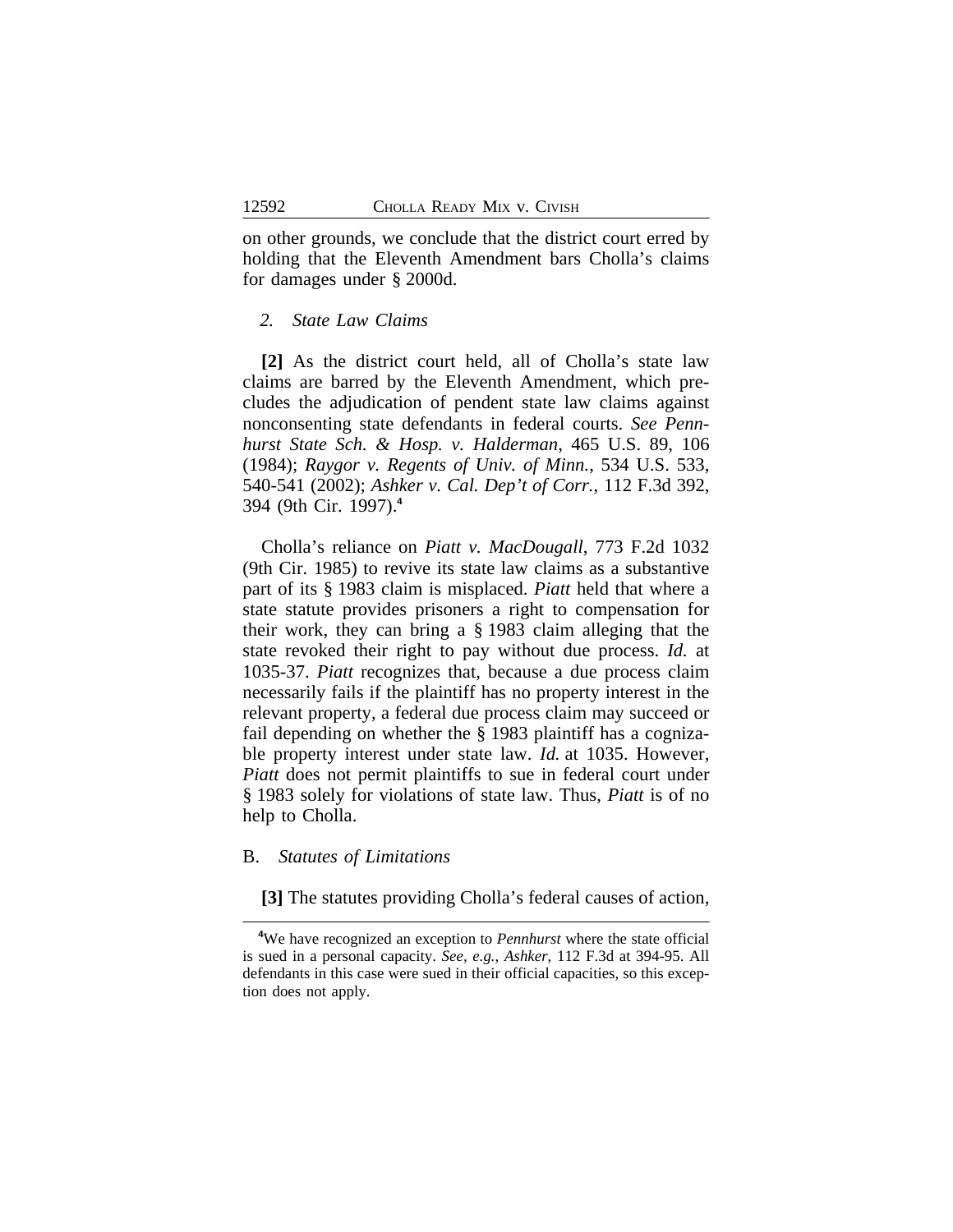42 U.S.C. §§ 1981, 1983, and 2000d, do not contain their own statutes of limitations, so courts borrow the most appropriate state statute of limitations. *See Wilson v. Garcia*, 471 U.S. 261, 268 (1985). For these claims, we borrow Arizona's statute of limitations for personal injury claims. *See Wilson*, 471 U.S. at 276-80 (holding that the statute of limitations for personal injury claims applies in § 1983 suits); *Addisu v. Fred Meyer, Inc.*, 198 F.3d 1130, 1140 (9th Cir. 2000) (§ 1981 claims) (citing *Goodman v. Lukens Steel Co.*, 482 U.S. 656, 661-62 (1987)); *Taylor v. Regents of Univ. of Cal.*, 993 F.2d 710, 711-12 (9th Cir. 1993) (§ 2000d claims).**<sup>5</sup>** The applicable statute of limitations for personal injury claims in Arizona is two years. *See* Ariz. Rev. Stat. § 12-542; *TwoRivers v. Lewis*, 174 F.3d 987, 991 (9th Cir. 1999). Thus, the district court correctly concluded that Cholla's only timely claim is its challenge to the rejection of its application for a commercial source number. This claim brings into play Cholla's allegations of an Establishment Clause violation and discrimination on account of race.

Cholla argues that under the continuing violations doctrine, it may challenge defendants' ongoing policy against the use of materials from Woodruff Butte. Discrete acts are not actionable if time barred, even if related to acts alleged in timely filed charges. *See National R.R. Passenger Corp. v. Morgan*, 536 U.S. 101, 113-14 (2002); *Carpinteria Valley Farms, Ltd. v. County of Santa Barbara*, 344 F.3d 822, 828- 29 (9th Cir. 2003); *RK Ventures, Inc. v. City of Seattle*, 307 F.3d 1045, 1061-62 (9th Cir. 2002). Nonetheless, the time bar makes little difference to Cholla's requests for declaratory and

**<sup>5</sup>**A four-year statute of limitations governs actions arising under federal statutes enacted after December 1, 1990. 28 U.S.C. § 1658. This uniform limitations period applies, for example, to hostile work environment and wrongful termination claims under § 1981 that were made possible by the Civil Rights Act of 1991. *See Jones v. R.R. Donnelley & Sons Co.*, 124 S.Ct. 1836, 1845-46 (2004). However, Cholla's claims were not made possible by a post-1990 statute or amendment and thus are not covered by § 1658's four-year limitations period. *See id.*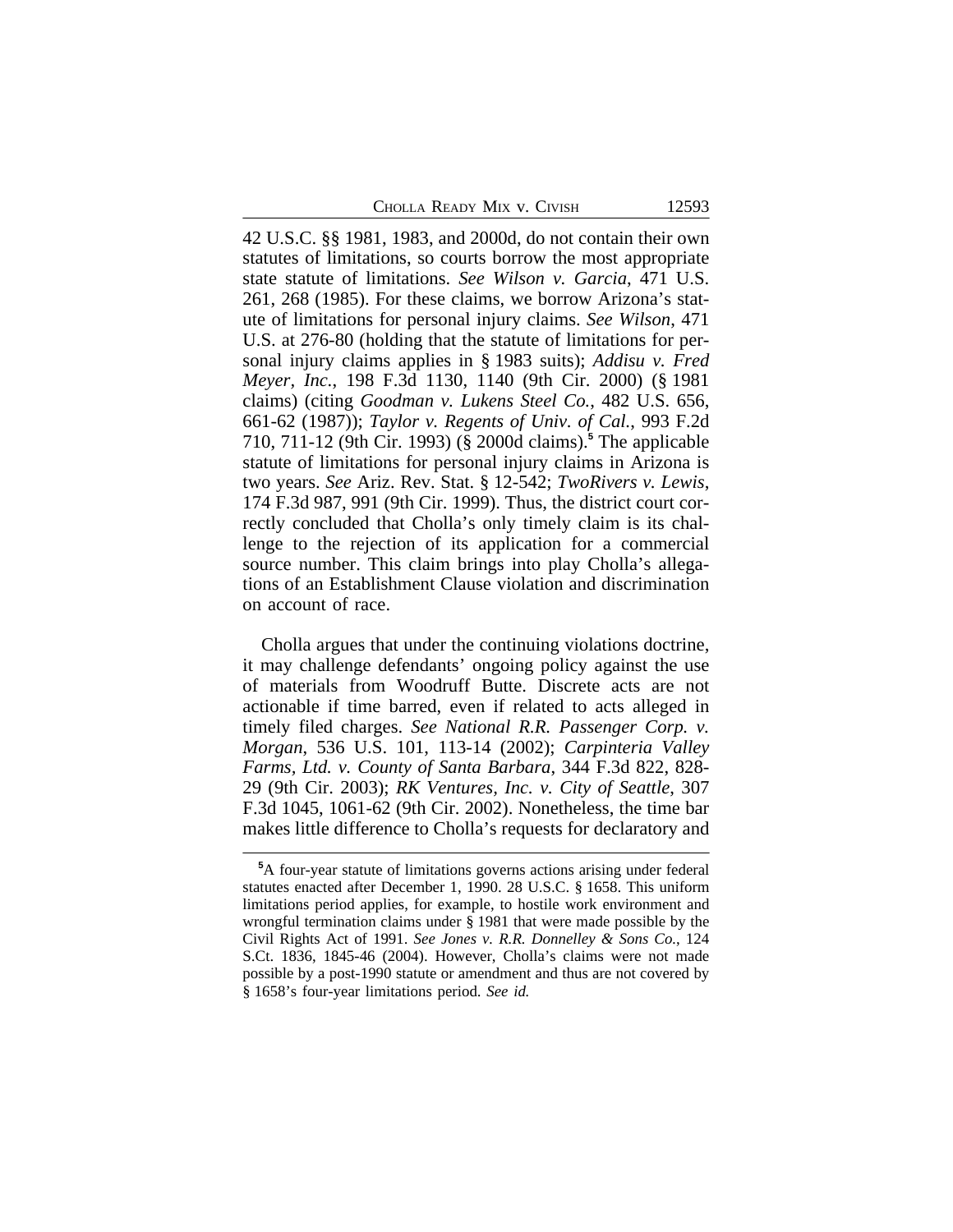injunctive relief. By challenging the denial of Cholla's application for a commercial source number, without which Cholla's aggregate materials cannot be used in state construction projects, Cholla is challenging Arizona's policy against using materials from Woodruff Butte. Moreover, acts occurring more than two years before Cholla filed suit may be relevant background material in support of its timely claim. *Morgan*, 536 U.S. at 113.**<sup>6</sup>**

# C. *Establishment Clause Claim*

Cholla alleges that the defendants' policy against using materials from Woodruff Butte in state construction projects violates the Establishment Clause of the First Amendment. On appeal, Cholla emphasizes the liberal notice pleading requirements and argues that the district court improperly evaluated the strength of Cholla's claim. Accepting as true the facts alleged and construing them in the light most favorable to Cholla, we conclude that the district court properly dismissed this claim. No evidence could bolster Cholla's Establishment Clause claim because it is premised on flawed analysis of the governing law.

**[4]** Government conduct does not violate the Establishment Clause if (1) it has a secular purpose, (2) its principal or primary effect is not to advance or inhibit religion, and (3) it does not foster excessive government entanglement with religion. *See, e.g.*, *Lemon v. Kurtzman*, 403 U.S. 602, 612-13 (1971). Particular attention is paid to whether the challenged action has the purpose or effect of endorsing religion. *County of Allegheny v. ACLU*, 492 U.S. 573, 592 (1989).

**<sup>6</sup>**We note that the district court held that a two-year statute of limitations applies to all of Cholla's claims, but it appears that a one-year statute of limitations governs Cholla's state law claims. *See* Ariz. Rev. Stat. § 12- 821; *Flood Control Dist. of Maricopa County v. Gaines*, 43 P.3d 196, 200 (Ariz. Ct. App. 2002). Nevertheless, the district court correctly held that the Eleventh Amendment bars Cholla's state law claims.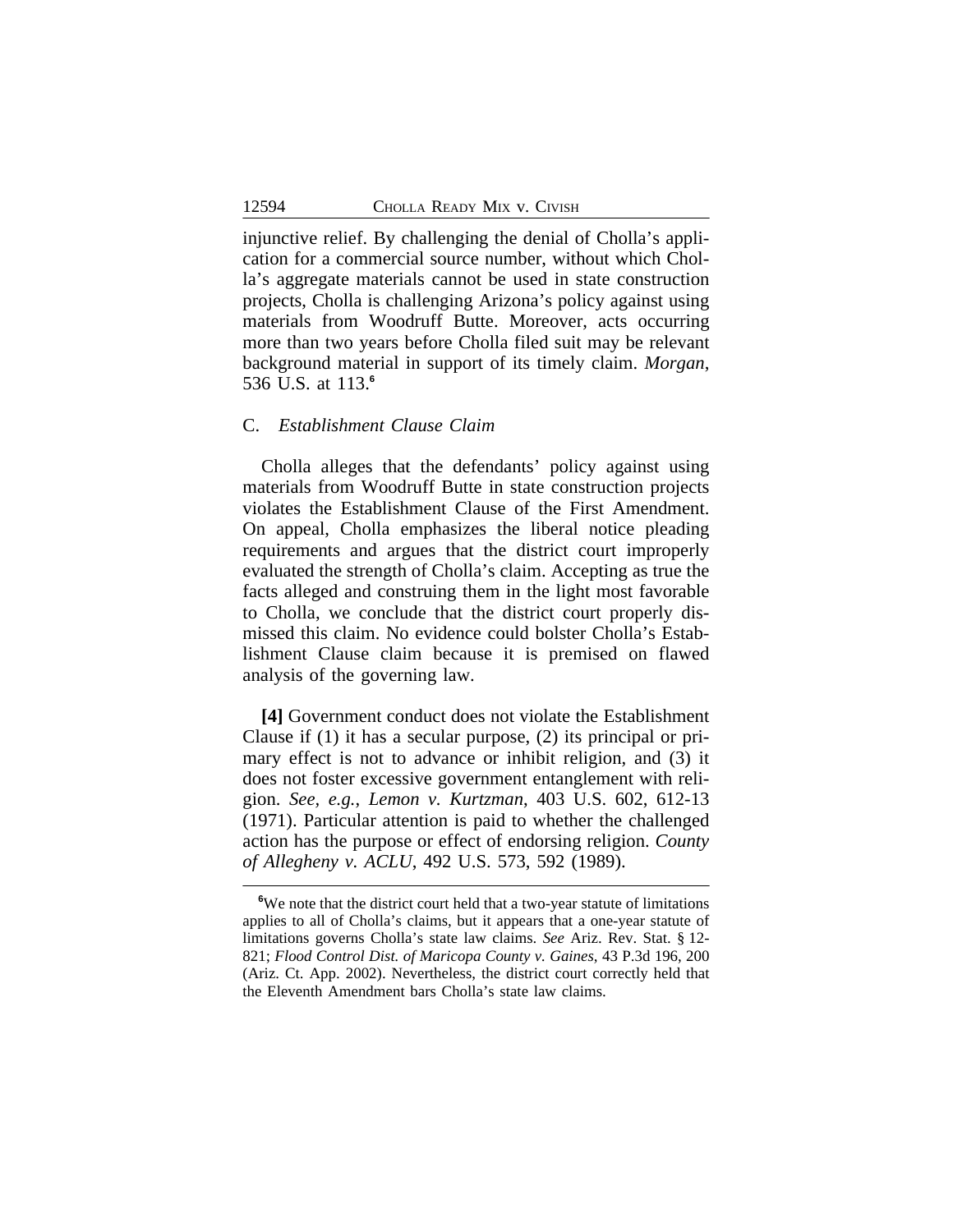## *1. Secular Purpose*

**[5]** It is clear from Cholla's complaint that defendants' actions have the secular purpose of carrying out state construction projects in a manner that does not harm a site of religious, historical, and cultural importance to several Native American groups and the nation as a whole.

**[6]** Putting aside for now the historical and cultural importance of Woodruff Butte, the secular purpose prong "does not mean that the law's purpose must be unrelated to religion that would amount to a requirement that the government show a callous indifference to religious groups." *Corp. of Presiding Bishop v. Amos*, 483 U.S. 327, 335 (1987) (internal quotation marks omitted). Carrying out government programs to avoid interference with a group's religious practices is a legitimate, secular purpose. *Id.*; *Kong v. Scully*, 341 F.3d 1132, 1140 (9th Cir. 2003) ("Accommodation of a religious minority to let them practice their religion without penalty is a lawful secular purpose."); *Mayweathers v. Newland*, 314 F.3d 1062, 1068 (9th Cir. 2002). Cholla has alleged no facts that would support a conclusion that the state defendants were not motivated at least in part by this secular purpose. *See, e.g.*, *Am. Family Ass'n, Inc. v. City and County of San Francisco*, 277 F.3d 1114, 1121 (9th Cir. 2002) (stating that a practice must be wholly motivated by religious purpose to fail the secular purpose test).

## *2. Primary Effect*

According to Cholla's complaint, ADOT faced years of controversy about the destruction of Woodruff Butte. A federal district court in previous litigation awarded the Hopi Tribe a preliminary injunction requiring consultation with the Tribe before spending federal funds on a construction project using materials from Woodruff Butte because of the Butte's historical and cultural importance. The complaint's descriptions of the controversy and litigation over the land; the cul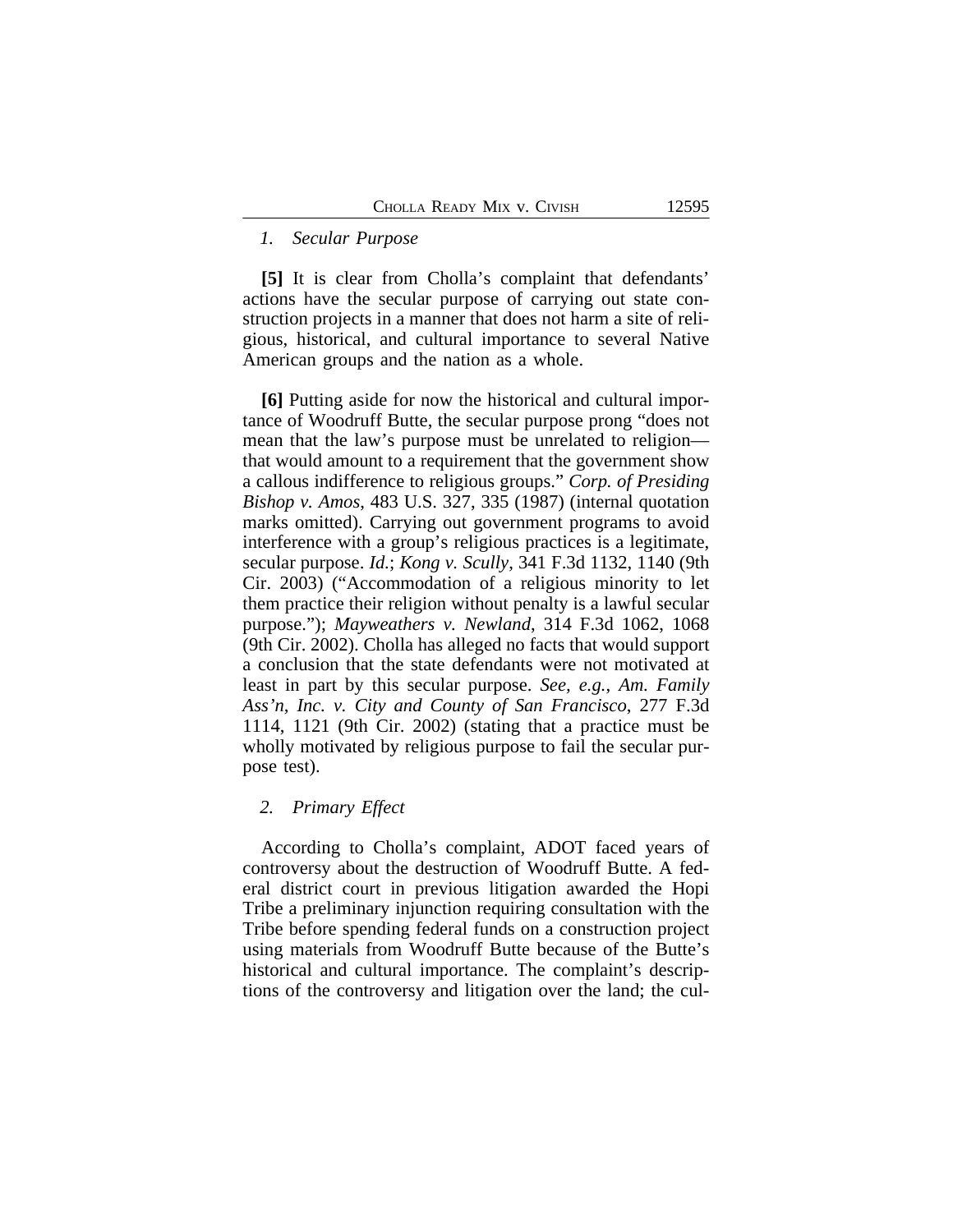tural and historical importance of Woodruff Butte in addition to its religious significance; and the Arizona State Historic Preservation Officer's conclusion that the Butte is an 'important cultural landmark' are inconsistent with Cholla's claim that advancing religion is the principal or primary effect of defendants' actions.

**[7]** Because of the unique status of Native American societies in North American history, protecting Native American shrines and other culturally-important sites has historical value for the nation as a whole, much like Greece's preservation of the Parthenon, an ancient Greek temple of worship. Similarly, because of the central role of religion in human societies, many historical treasures are or were sites of religious worship. The Establishment Clause does not require governments to ignore the historical value of religious sites. Native American sacred sites of historical value are entitled to the same protection as the many Judeo-Christian religious sites that are protected on the NRHP, including the National Cathedral in Washington, D.C.; the Touro Synagogue, America's oldest standing synagogue, dedicated in 1763; and numerous churches that played a pivotal role in the Civil Rights Movement, including the Sixteenth Street Baptist Church in Birmingham, Alabama.

**[8]** Defendants' policy does not convey endorsement or approval of the Tribes' religions. *See County of Allegheny*, 492 U.S. at 592; *Buono v. Norton*, 371 F.3d 543, 548-50 (9th Cir. 2004) (holding that maintenance of a cross on public land violates the Establishment Clause because a reasonable observer might see the cross as an endorsement of Christianity). There is no suggestion that the state defendants favor tribal religion over other religions or that they would not protect sites of historical, cultural, and religious importance to other groups.

**[9]** Moreover, defendants' policy does not *advance* religion, but rather implements ADOT's decision that state con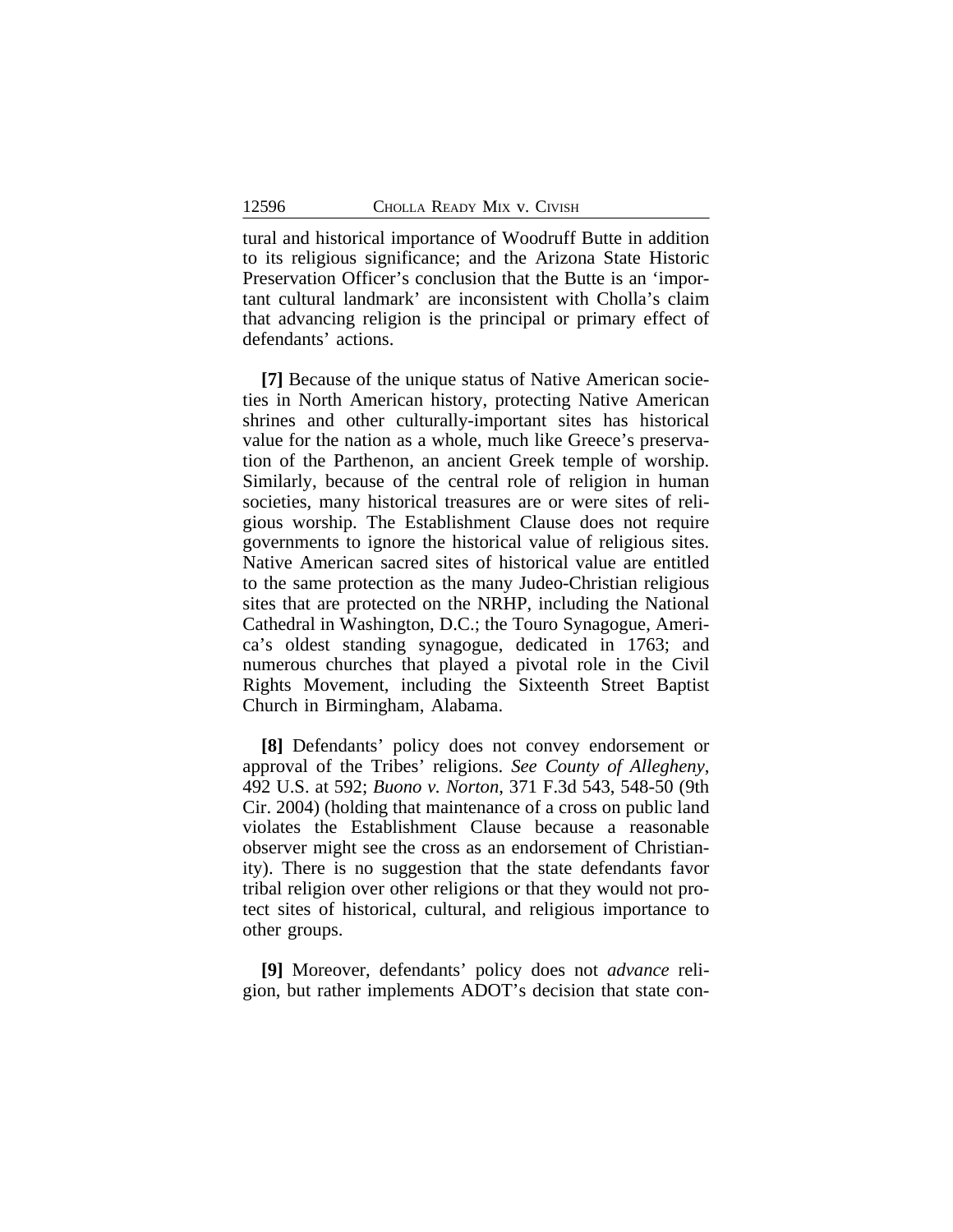struction projects should be carried out in a way that does not *interfere* with the Tribes' religious practices or destroy religious sites that have historical significance. Accommodating religious practices that does not amount to an endorsement is not a violation of the Establishment Clause. *See Hobbie v. Unemployment Appeals Comm'n of Fla.*, 480 U.S. 136, 144- 45 (1987) ("This Court has long recognized that the government may (and sometimes must) accommodate religious practices and that it may do so without violating the Establishment Clause."); *Kong*, 341 F.3d at 1139-40 (9th Cir. 2003) (holding that accommodating a religious minority in the administration of government programs does not offend the Establishment Clause); *Mayweathers*, 314 F.3d at 1068-69 (9th Cir. 2002) (holding that Congress may require states to accommodate prisoners' religious practices without impermissibly advancing religion).

#### *3. Excessive Entanglement*

**[10]** Cholla has not alleged facts that would support an inference that the defendants' actions foster excessive government entanglement with religion. The only fact alleged relevant to entanglement is that the Tribes were consulted in the process of evaluating Cholla's application for a commercial source number. Some level of interaction between government and religious communities is inevitable; entanglement must be "excessive" to violate the Establishment Clause. *Agostini v. Felton*, 521 U.S. 203, 233 (1997); *KDM ex rel. WJM v. Reedsport School Dist.*, 196 F.3d 1046, 1051 (9th Cir. 1999) (noting that courts consistently find that routine administrative contacts with religious groups do not create excessive entanglement). In determining whether government action creates excessive entanglement with religion, the Supreme Court has looked to the character and purpose of the institutions benefitted. *See Bowen v. Kendrick*, 487 U.S. 589, 615- 16 (1988) (concluding that monitoring of government grants given to nonprofit organizations that provide educational services did not amount to excessive entanglement because reli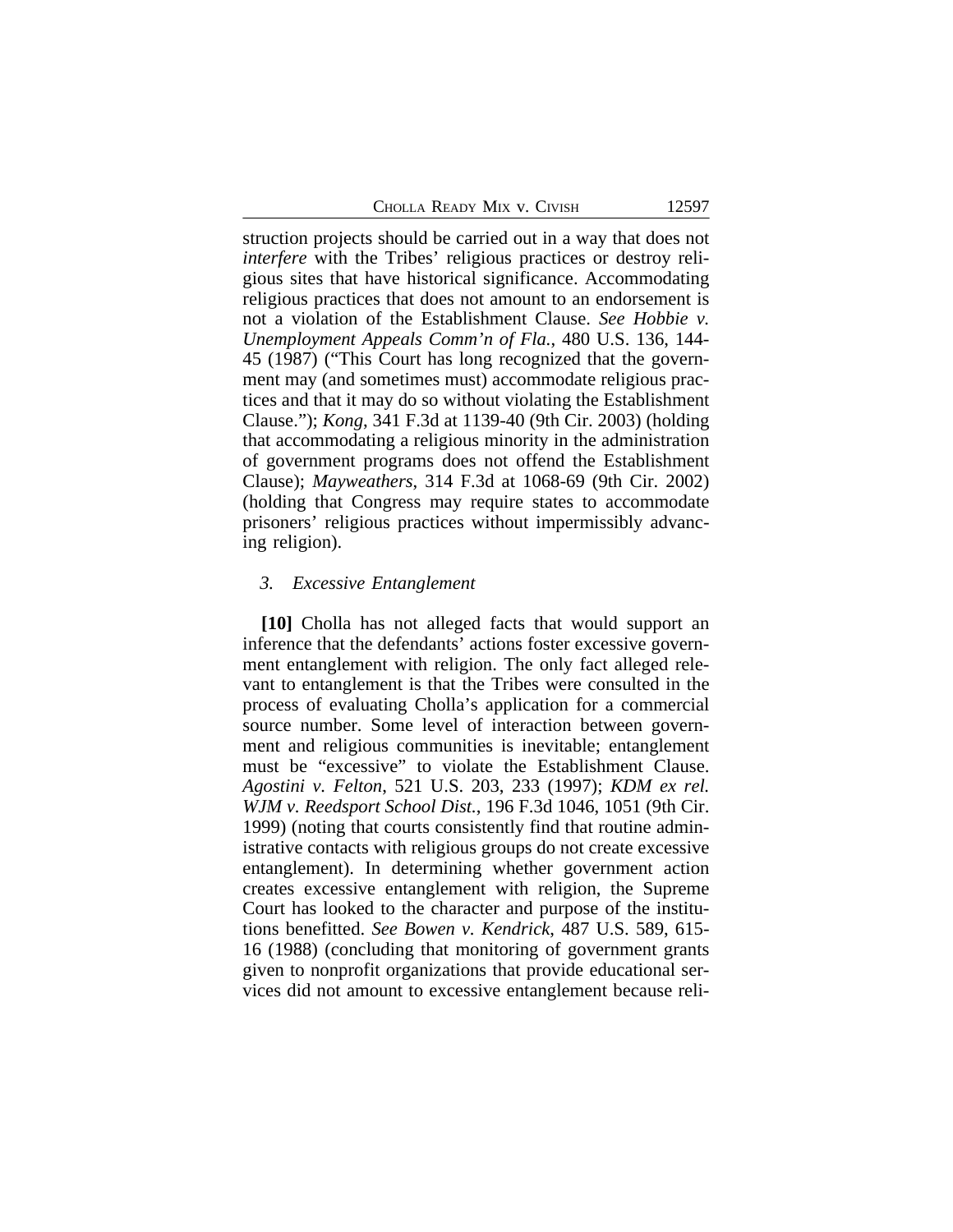giously affiliated organizations that may receive government funding are not "pervasively sectarian"). The institutions benefitted here, Native American tribes, are not solely religious in character or purpose. Rather, they are ethnic and cultural in character as well. *See Bear Lodge Multiple Use Ass'n v. Babbitt*, 2 F. Supp. 2d 1448, 1456 (D. Wyo. 1998) (concluding that a government policy benefitting Native American tribes did not constitute excessive entanglement with religion because "Native American tribes . . . are not solely religious organizations, but also represent a common heritage and culture").

Moreover, Cholla does not allege that the government officials participate in the Tribe's religious practices, inquire about the substance of their religious views, or monitor their religious practices. The facts alleged cannot support the conclusion that defendants' actions excessively entangle the government with the Tribes' religions.

**[11]** In conclusion, the Establishment Clause does not bar the government from protecting an historically and culturally important site simply because the site's importance derives at least in part from its sacredness to certain groups.

## D. *Discrimination Claims*

Cholla alleges that the state defendants' policy against the use of Cholla's aggregate in state construction projects violates its rights under the Civil Rights Act of 1866, 42 U.S.C. § 1981, which prohibits racial discrimination in the making and enforcement of contracts, by interfering with its right to contract freely to sell materials mined from Woodruff Butte. Additionally, Cholla alleges that the defendants violated its rights under Title VI, 42 U.S.C. § 2000d, which prohibits racial discrimination in programs that receive federal funding.

**[12]** The district court correctly concluded that Cholla failed to state a claim that the defendants discriminated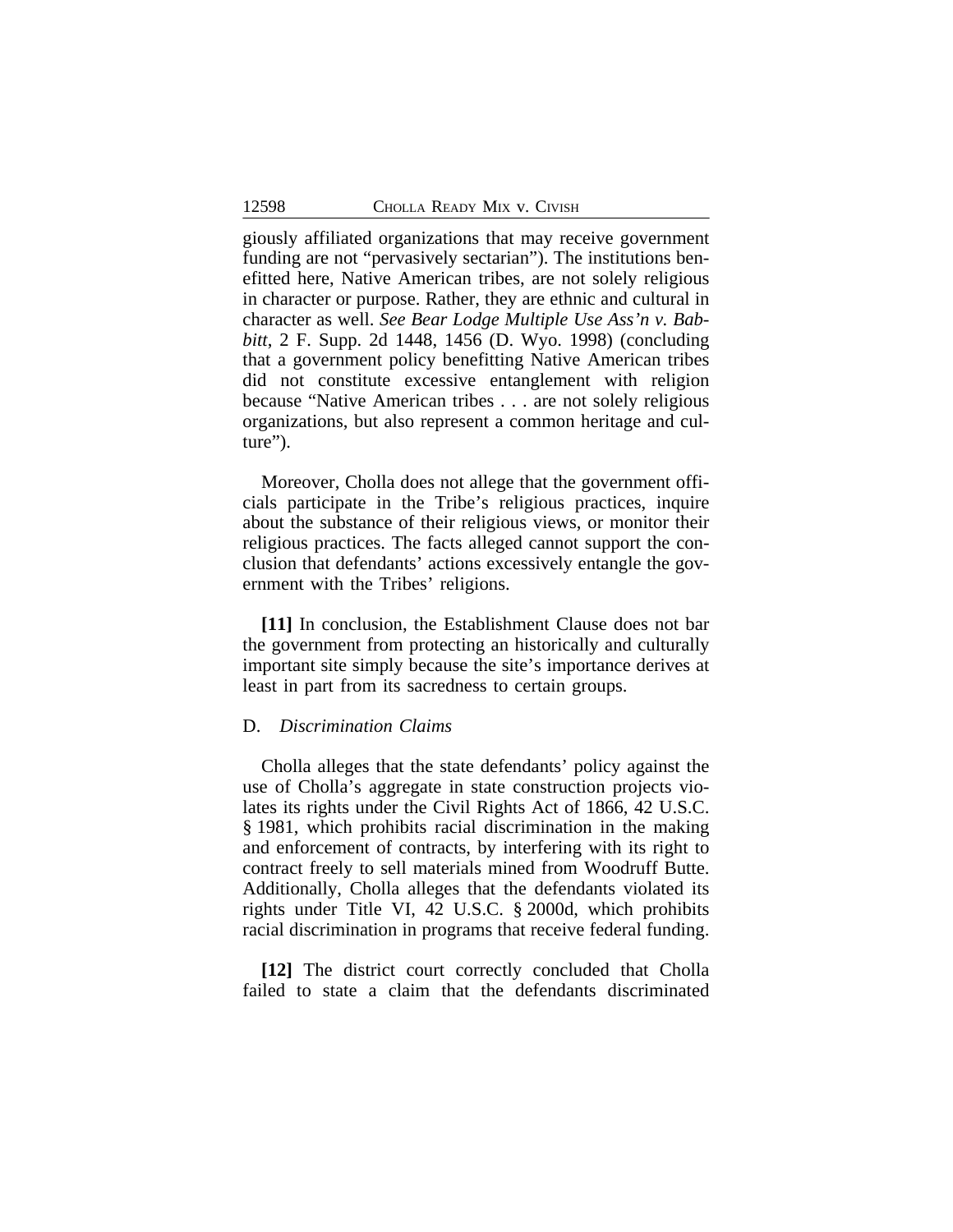CHOLLA READY MIX V. CIVISH 12599

against it on the basis of race. Cholla's complaint contains vague allegations that the defendants' policy "discriminates against Cholla in favor of the Navajo, Hopi, and Zuni Indian Tribes." Had Cholla a viable claim, Cholla would have standing to sue for racial discrimination, even though it is a corporation, if it "either suffers discrimination harm cognizable under § 1981, or has acquired an imputed racial identity." *Thinket Ink Info. Res., Inc. v. Sun Microsystems, Inc.*, 368 F.3d 1053, 1060 (9th Cir. 2004); *see also Parks Sch. of Bus., Inc. v. Symington*, 51 F.3d 1480, 1488 (9th Cir. 1995) (holding that a corporation had standing to sue under § 1981 alleging that defendants discriminated against it because it contracts with racial minorities).

Cholla's complaint does not allege that Cholla has an imputed racial identity and does not explain how the company suffered from racial discrimination. Cholla's complaint fails to allege facts from which one could infer that Cholla has an imputed racial identity, for example the race of Cholla's owner, McKinnon, or of anyone affiliated with Cholla. Cholla's complaint devotes itself primarily to arguing that defendants were motivated by the religious significance of the Butte, without alleging any facts from which one could infer that anyone's race in any way motivated the state defendants' actions. The district court did not err in dismissing Cholla's discrimination claims.**<sup>7</sup>**

#### E. *Claim under § 1983*

**[13]** Section 1983 creates a cause of action for the vindication of federal rights. *See* 42 U.S.C. § 1983. Cholla treats its

**<sup>7</sup>**The defendants argue that *programs* that receive federal funding, rather than the individual defendants who Cholla sued, are the proper defendants in a Title VI suit. *See, e.g.*, *Shotz v. City of Plantation*, 344 F.3d 1161, 1169-70 (11th Cir. 2003); *Buchanan v. City of Bolivar*, 99 F.3d 1352, 1356 (6th Cir. 1996). Because Cholla failed to state a claim under Title VI, we do not reach this question.